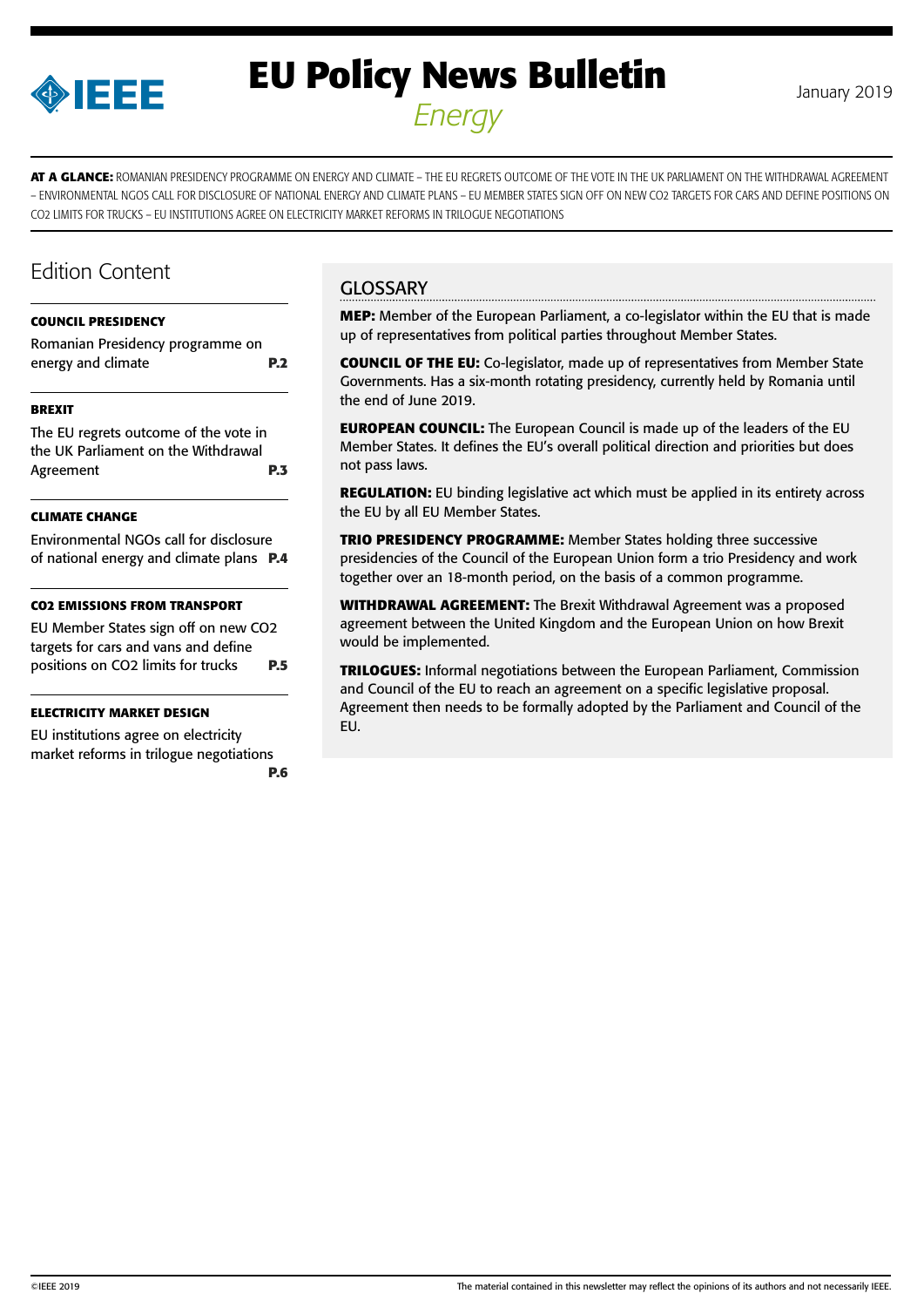#### <span id="page-1-0"></span>**COUNCIL PRESIDENCY**

Romanian Presidency programme on energy and climate **P.2**

#### **[BREXIT](#page-2-0)**

[The EU regrets outcome of the vote in](#page-2-0)  [the UK Parliament on the Withdrawal](#page-2-0)  [Agreement](#page-2-0) **P.3**

#### **[CLIMATE CHANGE](#page-3-0)**

[Environmental NGOs call for disclosure](#page-3-0)  [of national energy and climate plans](#page-3-0) **P.4**

#### **[CO2 EMISSIONS FROM TRANSPORT](#page-4-0)**

[EU Member States sign off on new CO2](#page-4-0)  [targets for cars and vans and define](#page-4-0)  [positions on CO2 limits for trucks](#page-4-0) **P.5**

#### **[ELECTRICITY MARKET DESIGN](#page-5-0)**

[EU institutions agree on electricity](#page-5-0)  [market reforms in trilogue negotiations](#page-5-0) **[P.6](#page-5-0)**

If you have any suggestions for content, or would like to know more about IEEE's European Public Policy activities, please contact [eppc@ieee.org](mailto:eppc%40ieee.org?subject=). Thank you

#### COUNCIL PRESIDENCY

### **Romanian Presidency programme on energy and climate**



©Diyana Dimitrova

The Romanian Presidency of the Council of the EU, which took office on 1 January 2019, published its **[Presidency Programme](https://www.romania2019.eu/wp-content/uploads/2017/11/en_rogramme_ropres2019.pdf)**, as well as the Trio Presidency [Programme](http://data.consilium.europa.eu/doc/document/ST-14518-2018-INIT/en/pdf) (Romania, Finland, Croatia) and an *[indicative calendar of meetings](https://www.consilium.europa.eu/media/37255/romanian-presidency-draft-calendar_181203.pdf)*.

The main theme of this Presidency is the need for cohesive EU policies among Member States, regions and citizens, with the aim to promote economic, social and territorial convergence. This should be done by enhancing competitiveness and closing development gaps, social progress, promoting connectivity and digitization, stimulating entrepreneurship and strengthening industrial policy.

On energy, the Romanian Presidency mainly aims at implementing the Energy Union initiatives. At the legislative level work will focus on formalizing the political agreements on the market design files, based on the progress achieved by the Austrian Presidency. The Romanian Presidency will carry out work on the recent legislative proposals, and will particularly pay attention to the Brexit adaptation on Energy Efficiency.

On the non-legislative dimension, the Presidency will propose a debate on the Future of the Energy System in the Energy Union designed to ensure the energy transition and the achievement of energy and climate change objectives, with a focus on energy infrastructure developments, energy storage solutions and innovative technologies. The objective is to adopt Council Conclusions on this topic at the June 2019 Energy Council. Additionally, the Presidency will take forward the policy debates on the Strategic Long-Term Vision for a Climate Neutral Economy.

Furthermore, the Presidency will continue to carry out the work on the external energy relations. In the current global context, which presents both a number of opportunities and challenges for the nuclear sector, the Romanian Presidency will aim to adopt Council Conclusions on enhancing nuclear safety.

**(Source: Council of the EU)**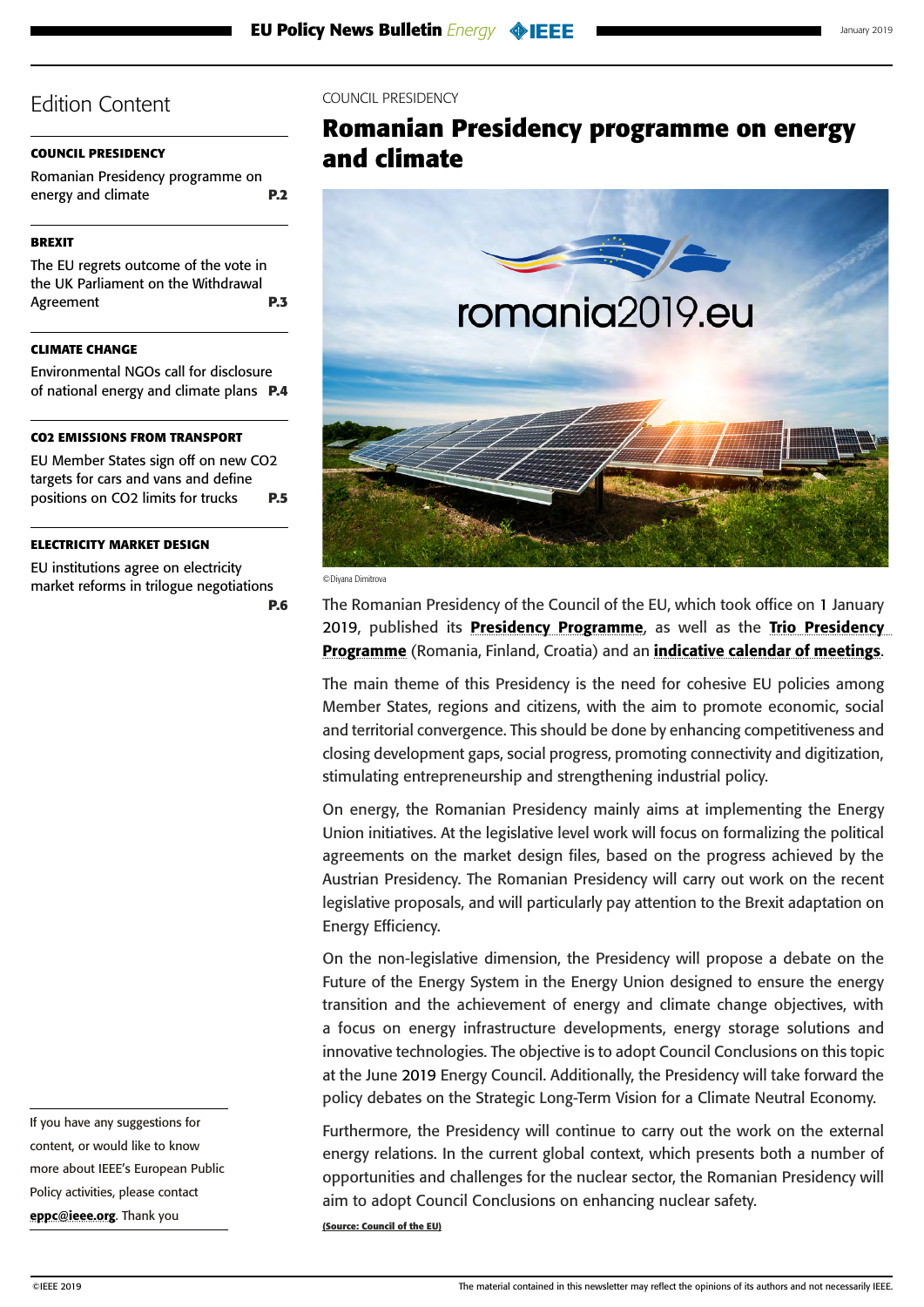#### <span id="page-2-0"></span>**[COUNCIL PRESIDENCY](#page-1-0)**

[Romanian Presidency programme on](#page-1-0)  [energy and climate](#page-1-0) **P.2**

#### **BREXIT**

The EU regrets outcome of the vote in the UK Parliament on the Withdrawal Agreement **P.3**

#### **[CLIMATE CHANGE](#page-3-0)**

[Environmental NGOs call for disclosure](#page-3-0)  [of national energy and climate plans](#page-3-0) **P.4**

#### **[CO2 EMISSIONS FROM TRANSPORT](#page-4-0)**

[EU Member States sign off on new CO2](#page-4-0)  [targets for cars and vans and define](#page-4-0)  [positions on CO2 limits for trucks](#page-4-0) **P.5**

#### **[ELECTRICITY MARKET DESIGN](#page-5-0)**

[EU institutions agree on electricity](#page-5-0)  [market reforms in trilogue negotiations](#page-5-0) **[P.6](#page-5-0)**

If you have any suggestions for content, or would like to know more about IEEE's European Public Policy activities, please contact [eppc@ieee.org](mailto:eppc%40ieee.org?subject=). Thank you

#### **BREXIT**

### **The EU regrets outcome of the vote in the UK Parliament on the Withdrawal Agreement**



©ratlos

EU decision-makers are closely following the Brexit-related developments in the UK, after the UK Government was defeated by 432 votes to 202 – a margin of 230 votes (a record defeat) on the vote of the Withdrawal Agreement. The European Commission's President Jean-Claude Juncker [regretted](http://europa.eu/rapid/press-release_STATEMENT-19-432_en.htm?utm_source=POLITICO.EU&utm_campaign=0c3d26473d-EMAIL_CAMPAIGN_2019_01_16_05_48&utm_medium=email&utm_term=0_10959edeb5-0c3d26473d-189783713) in a statement the outcome of the vote, requesting clarity on what the UK now wants, warning that the risk of no-deal has increased and stressing that the EU will continue with its contingency work for a no deal. Michel Barnier, who led the negotiations from the EU side, repeated that the EU27 were open to changing their position if the UK would change its red lines.

In the meantime, the EU will continue with its own process of ratification of the Withdrawal Agreement. The first formal step was taken by Ministers this month and the deal has now been formally sent to the European Parliament for ratification. The European Parliament's Constitutional Affairs Committee (AFCO) will draft a report, with a working group formed by representatives from all the EU political groups steering it through the EP. The consent vote is likely to take place during the 11-14 March 2019 plenary. Final adoption would likely take place at the General Affairs Council 19 March 2019.

In terms of next steps, there are different options that could materialise in the next months: a renegotiation of the Deal, the extension of Article 50, a No-Deal Brexit, or a second referendum. While preparations for a "No-Deal" are continuing in both sides, an extension of the negotiating period (so-called extension of Art. 50) seems now the most likely scenario. Upon request of the UK, the Council will have to agree unanimously on giving more time for the UK to leave with an agreement. An extension to 1 July 2019, when the new EP has its constituent sitting, is not expected to be too problematic – longer than that would risk having to hold European Parliament elections in the UK.

**(Source: Interel)**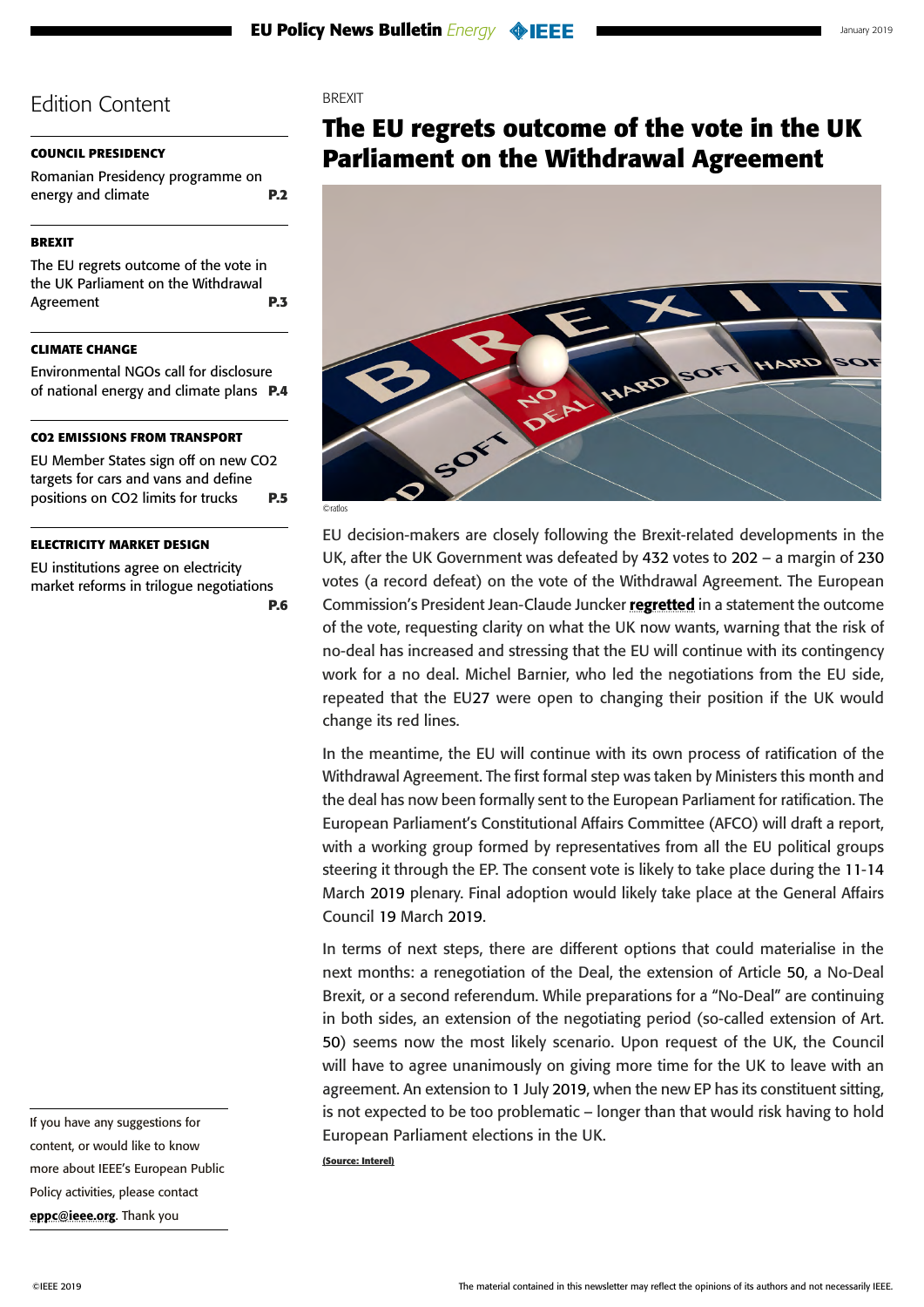#### <span id="page-3-0"></span>**[COUNCIL PRESIDENCY](#page-1-0)**

[Romanian Presidency programme on](#page-1-0)  [energy and climate](#page-1-0) **P.2**

#### **[BREXIT](#page-2-0)**

[The EU regrets outcome of the vote in](#page-2-0)  [the UK Parliament on the Withdrawal](#page-2-0)  [Agreement](#page-2-0) **P.3**

#### **CLIMATE CHANGE**

Environmental NGOs call for disclosure of national energy and climate plans **P.4**

#### **[CO2 EMISSIONS FROM TRANSPORT](#page-4-0)**

[EU Member States sign off on new CO2](#page-4-0)  [targets for cars and vans and define](#page-4-0)  [positions on CO2 limits for trucks](#page-4-0) **P.5**

#### **[ELECTRICITY MARKET DESIGN](#page-5-0)**

[EU institutions agree on electricity](#page-5-0)  [market reforms in trilogue negotiations](#page-5-0) **[P.6](#page-5-0)**

If you have any suggestions for content, or would like to know more about IEEE's European Public Policy activities, please contact [eppc@ieee.org](mailto:eppc%40ieee.org?subject=). Thank you

#### CLIMATE CHANGE

### **Environmental NGOs call for disclosure of national energy and climate plans**



©Denis Burdin

Climate Action Network (CAN) Europe has called on the European Commission to disclose the draft national energy and climate plans (NECP) for 2021-2030, in which governments set out how they plan to meet EU climate targets for 2030.

"All draft plans need to be publicly available without delay to ensure transparency and public participation before they are finalized by the end of 2019," said Wendel Trio, director of CAN. The European Commission should ensure, he added, that all plans "allow for a timely and comprehensive assessment" to contribute to the clean energy transition and other long-term goals. Cyprus, Bulgaria, Greece, Hungary, Luxembourg, the Czech Republic and Spain still have to submit their draft plans, which were due by 31 December 2018. Sweden was the first to publish its NECP, in August 2018.

With 21 plans received so far, the European Commission will make country-specific recommendations by the end of June 2019, giving Member States time to finalize their plans - which should outline ways to encourage investments in low-carbon technologies - by the 31 December 2019 deadline. Although the Regulation on the [Governance of the Energy Union](https://ec.europa.eu/energy/en/topics/energy-strategy-and-energy-union/governance-energy-union) does not set out strict timings or requirements for public consultations, countries should allow opportunities for public participation in the NECP process, and issue progress reports and assessments of costs and the impact of national policy choices.

In parallel, the EU is developing a long-term strategy for greenhouse gas reduction to meet its obligations under the Paris Climate Agreement, which will require Member States to submit plans by 1 January 2020. The European Council will provide guidance on this in the first semester of 2019, while the European Parliament's Environment Committee is expected to schedule a debate and motion for a resolution during the European Parliament's March 2019 plenary session. **(Source: ENDS Europe)**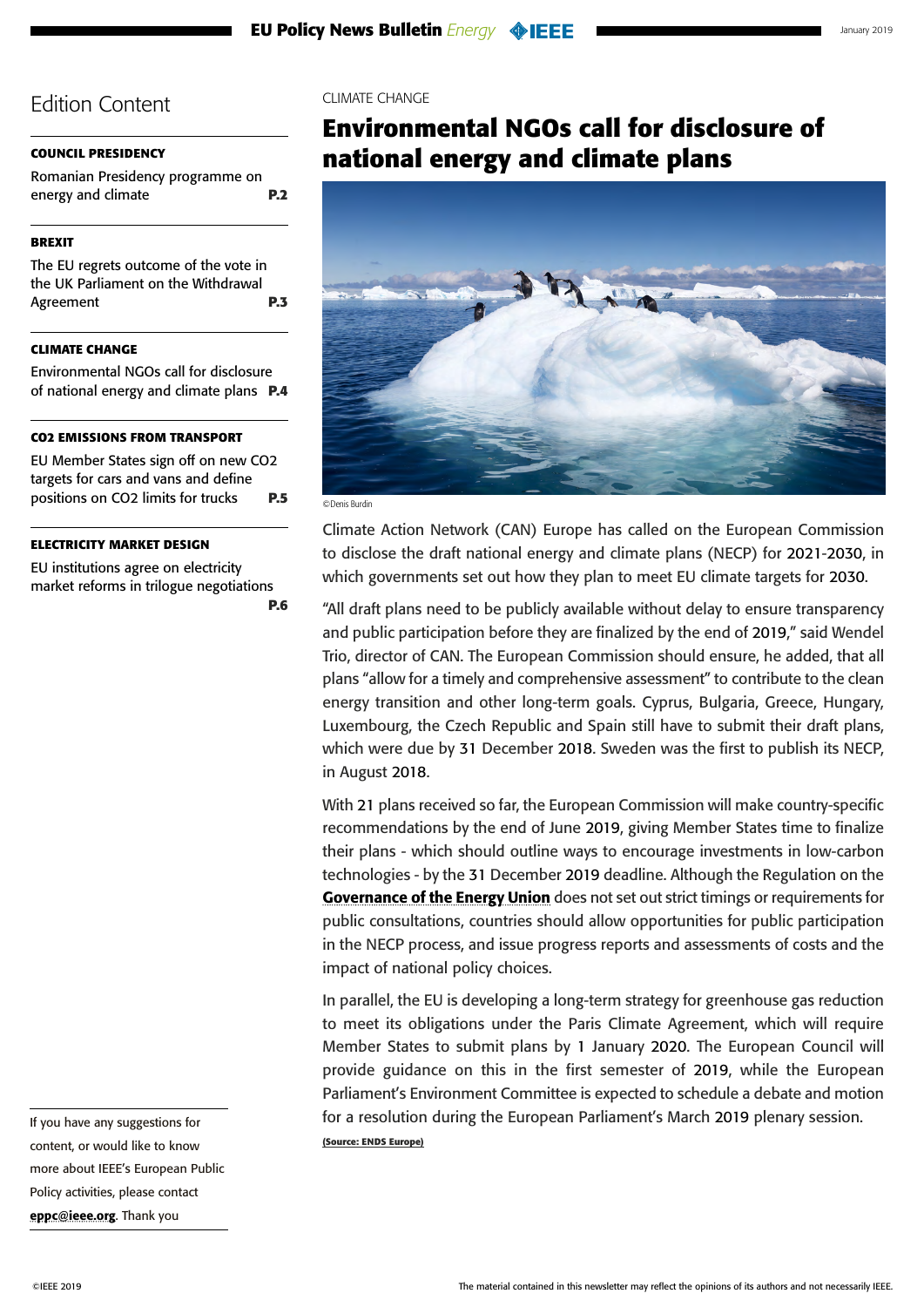#### <span id="page-4-0"></span>**[COUNCIL PRESIDENCY](#page-1-0)**

[Romanian Presidency programme on](#page-1-0)  [energy and climate](#page-1-0) **P.2**

### **[BREXIT](#page-2-0)**

[The EU regrets outcome of the vote in](#page-2-0)  [the UK Parliament on the Withdrawal](#page-2-0)  [Agreement](#page-2-0) **P.3**

#### **[CLIMATE CHANGE](#page-3-0)**

[Environmental NGOs call for disclosure](#page-3-0)  [of national energy and climate plans](#page-3-0) **P.4**

#### **CO2 EMISSIONS FROM TRANSPORT**

EU Member States sign off on new CO2 targets for cars and vans and define positions on CO2 limits for trucks **P.5**

#### **[ELECTRICITY MARKET DESIGN](#page-5-0)**

[EU institutions agree on electricity](#page-5-0)  [market reforms in trilogue negotiations](#page-5-0) **[P.6](#page-5-0)**

If you have any suggestions for content, or would like to know more about IEEE's European Public Policy activities, please contact [eppc@ieee.org](mailto:eppc%40ieee.org?subject=). Thank you

#### CO2 EMISSIONS FROM TRANSPORT

**EU Member States sign off on new CO2 targets for cars and vans and define positions on CO2 limits for trucks**



©INSAGO

Ambassadors of EU Member States **[approved](https://www.consilium.europa.eu/en/press/press-releases/2019/01/16/co2-emission-standards-for-cars-and-vans-council-confirms-agreement-on-stricter-limits/)** new CO2 emissions standards for cars and vans from 2021, after negotiators reached a deal on the new targets in December 2018. Gratiela Gavrilescu, Romania's Deputy Prime Minister and Environment Minister, said that the agreement "gives the go-ahead to de-carbonize and modernize Europe's road transport."

Under the new rules, car manufacturers have to cut CO2 emissions from new cars by 15% by 2025, and 37.5% cut by 2030. Vans will have to cut emissions in 2030 by 31%. A review clause was introduced to, as of 2023, revise the 2030 target and to introduce targets for 2035 and 2040 onwards.

The new policy also establishes an incentive scheme for car-makers to roll out more electric cars through benchmarks for zero- and low-emission vehicles in 2025 and 2030, 15% and 35% respectively, and measures to promote these vehicles in countries where such vehicle sales have been low in number. The negotiators also foresaw provisions to develop a methodology on life-cycle emissions reporting procedures from 2023. In terms of next steps: the file needs to be officially approved by the Parliament's Environment Committee, the Parliament's Plenary and the EU ministers before the Regulation applies from 1 January 2020.

In parallel to the CO2 emissions standards for cars, EU Member States are also negotiating new CO2 standards for heavy-duty vehicles with MEPs and the European Commission in trilogue negotiations. Positions between Council and Parliament differ as the European Parliament calls for more stringent emission targets (+5%) compared to the Commission proposal whereas the Council sticks to the European Commission proposals to have a binding 2030 target of 30% average emissions reduction for new trucks compared to 2019 and a mid-decade interim target of 15% with a review in 2022.

The Council's Presidency believes that "progress can be made rather relatively quickly", as negotiators are likely to mirror the recently agreed CO2 emissions legislation for cars. Under such a scenario, the heavy-duty file could be closed before the EP elections of May 2019.

**(Source: Politico Pro + Interel)**